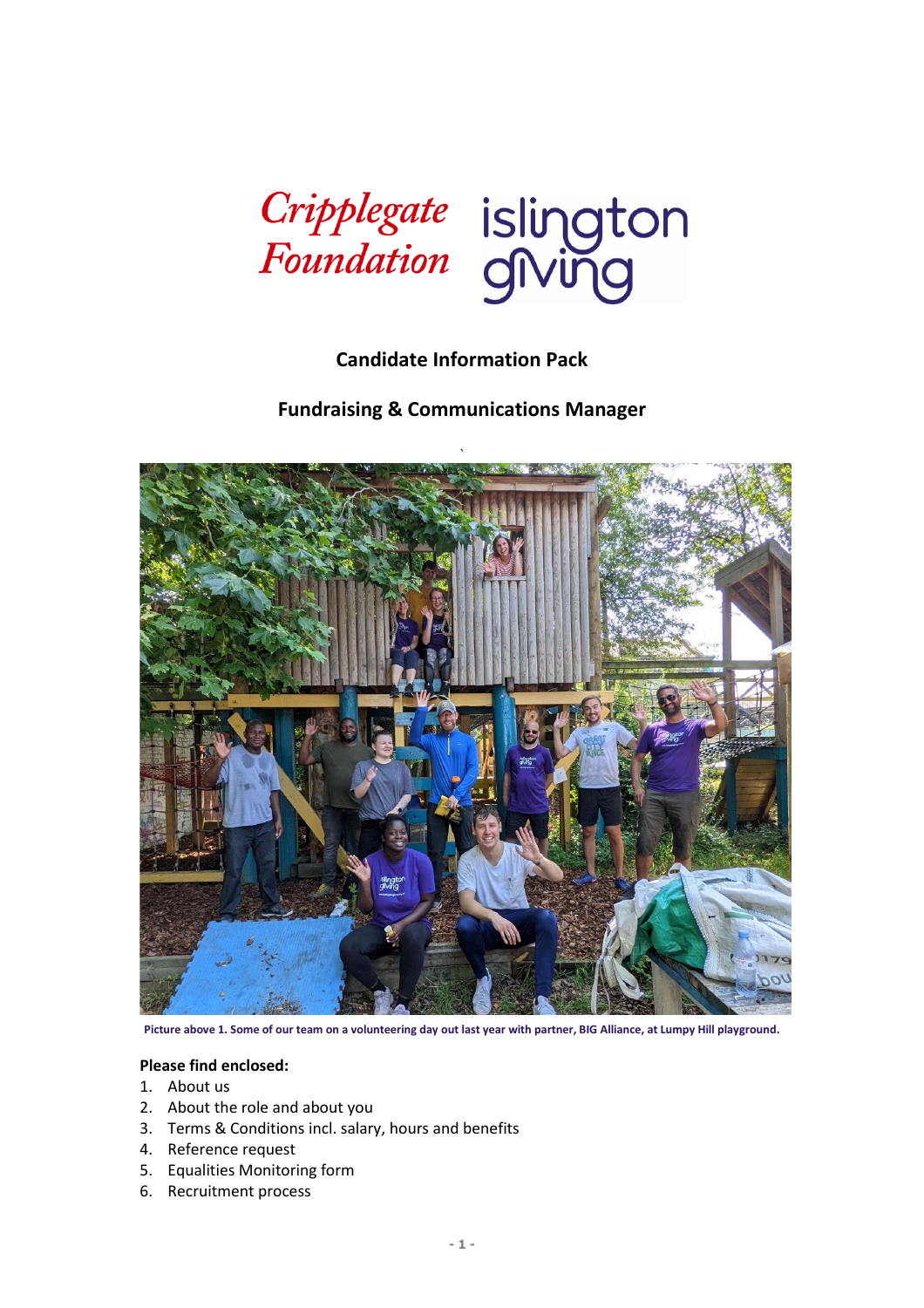# **1. About us**

#### **Are you our next Fundraising & Communications Manager?**

- Do you have experience in fundraising or a related role (sales, customer relations) and communications?
- Do you thrive in small teams where you can work with colleagues to manage a variety of projects and campaigns?
- Are you passionate about tackling issues around poverty and inequality?

If so, then you might be just the person we are looking for to join our small and ambitious team

### **About Islington Giving and Cripplegate Foundation**

*Islington Giving* was launched in September 2010, pioneering new ways of raising money and bringing much needed resources into Islington. It was founded by a coalition of funders and is administered by Cripplegate Foundation, a highly successful, independent London grant-making charity.

Islington Giving is a coalition of local people and organisations, working together to raise funds, to support communities and projects, and to connect each other in Islington. We know that when we work together, we can create positive social impact. Islington Giving works *with*, not *for*, residents and together we invest in creating life-changing opportunities for everyone and reducing isolation across the borough.

Our vision is that Islington is a strong, connected community where everyone has the opportunity to live a good life.

Islington Giving's growing fundraising programme involves Trust & Foundation support, local businesses, and residents. We have raised over £9m since 2010. Our funding has been raised through a combination of support from trusts and foundations and fundraising from individuals, which has grown significantly in the last two years. We raised and distributed over £1.1m in 2020 alone, including through our Islington Giving Crisis Fund during the Covid-19 pandemic.

*Cripplegate Foundation* (a founding partner and administrator of Islington Giving) is a local grant-making foundation which now has an endowment of some £47 million. The Foundation's vision for Islington is of an equal borough where everyone can enjoy a life free from poverty and access the many opportunities on offer in their local area.

Across both Islington Giving and Cripplegate Foundation, we make grants of around £1.7m a year from our donations, investment income and on behalf of other local partners (including Islington Council).

Cripplegate Foundation and Islington Giving have a small, passionate, and talented staff team. Cripplegate Foundation is overseen by 15 Governors (trustee equivalent) who make a huge contribution to our success, and Islington Giving has its own board which includes representatives from leading coalition partners. Cripplegate Foundation covers all administrative costs for Islington Giving and manages its resources and programmes, including fundraising.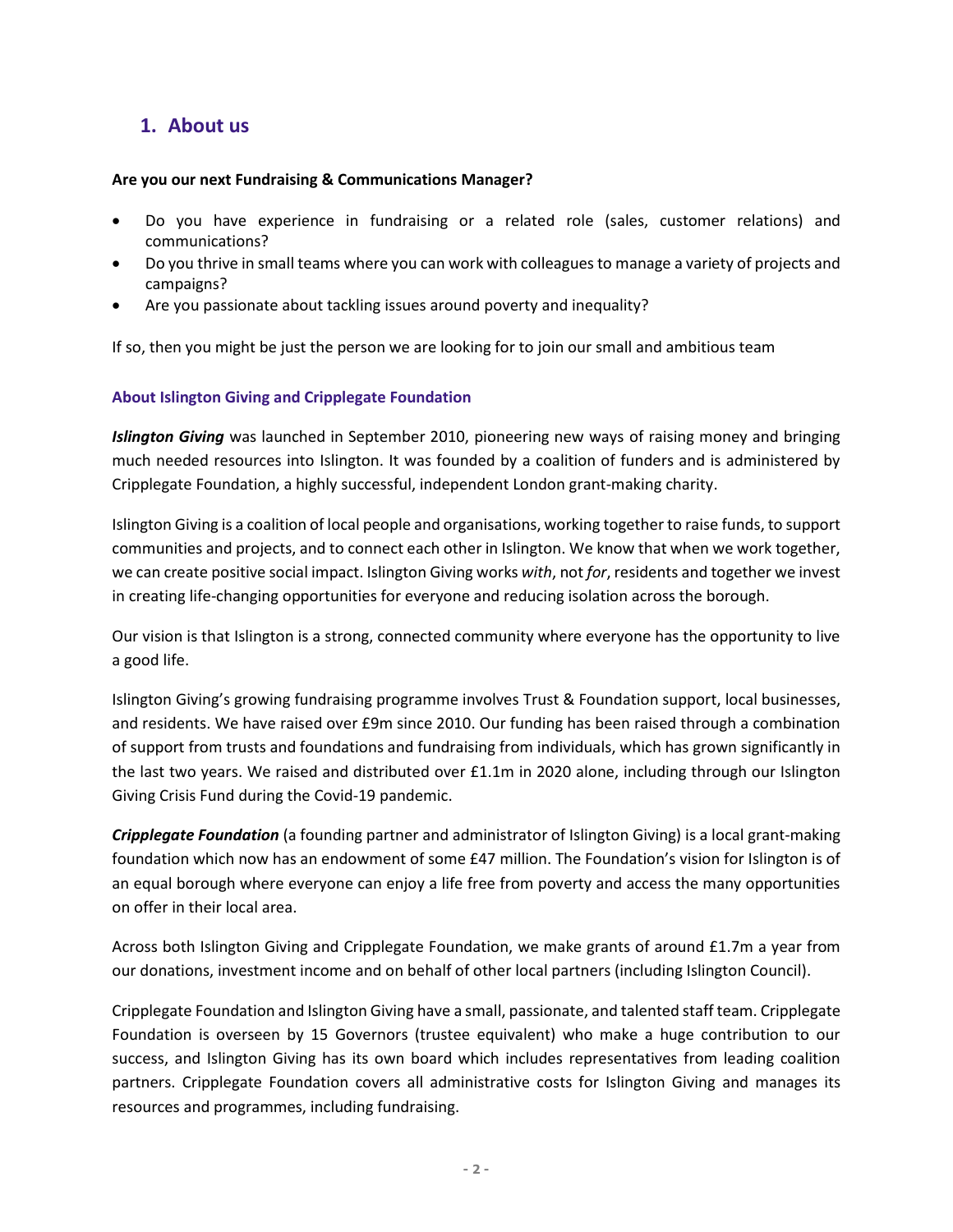### **Why Islington?**

Islington is full of opportunity, but can also be a tough place to live, with complex challenges.

- Islington ranks fourth nationally on income deprivation indicators for older people.
- 43% of children in Islington live in poverty. This is the third highest in London.
- Levels of depression and serious mental ill-health are the highest in London.
- Incidence of domestic violence is rising, and disproportionately affects women aged 18–44.
- Islington has just 13% of its land as green space lower than any other borough in the UK

#### **It is an exciting time to join us!**

This is an exciting opportunity to join a small, yet dynamic team in Islington, London. In fundraising and communications, we are migrating to Salesforce later this year, a website refresh is underway, and we have recently secured some exciting new funding partnerships. In programmes, we are building on our resident-led approach, exploring even more ways to share power with our local community. As a result, the next few years promise to be pivotal in taking Islington Giving and the place-based giving movement even further.

This role is varied and interesting. We are keen to receive applications from individuals with different levels of experience. This will mean the role can be shaped by the right candidate. There are lots of opportunities to test, learn and innovate at Cripplegate Foundation and Islington Giving.

Find out more about our work at **[www.cripplegate.org](http://www.cripplegate.org/)** and **[www.islingtongiving.org.uk](http://www.islingtongiving.org.uk/)**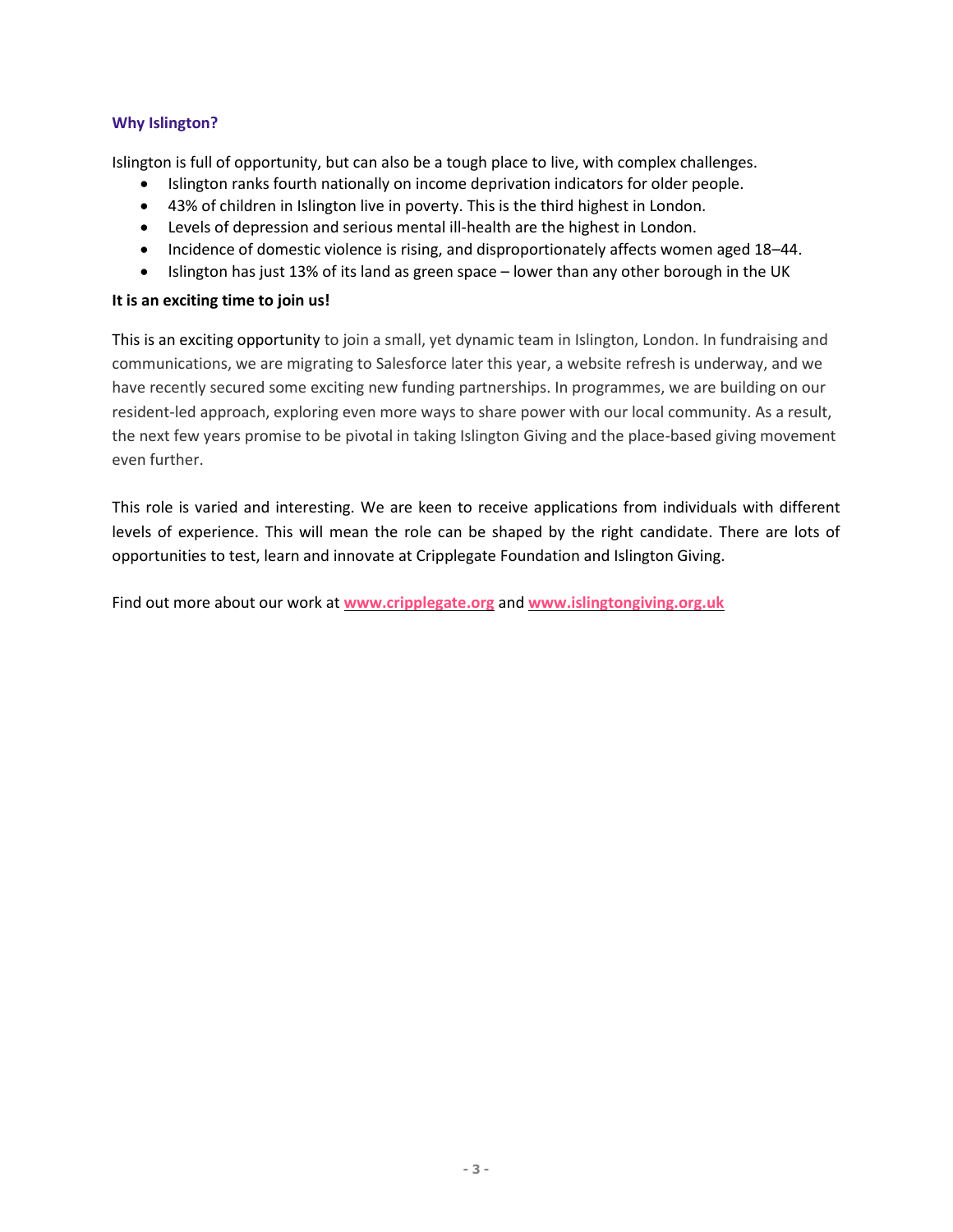# **2. So, what will you be doing?**

The Fundraising & Communications Manager role, like all our team, is crucial to the success of Cripplegate Foundation and Islington Giving.

- You will support the new strategies for Cripplegate Foundation and Islington Giving, by raising awareness, and raising funds so that, together, we can do more to tackle local poverty and inequality.
- You will be responsible for providing excellent experiences for our supporters and to engage and involve new supporters (60% of your time).
- You will also lead on the communications work of Islington Giving (20% of your time) and Cripplegate Foundation (20% of your time), alongside our Digital Communications Manager.

The nature of this post could shift to suit the skillset of the right candidate – whether your key strengths are in writing stories and impact reports, or developing new fundraising relationships, we'd love to have a conversation with you about how you can contribute to changing lives in Islington for the better.

### **Reports to:** Director of Development and Communications

**Team:** working in the Development and Communications team, alongside the Director and the Digital Communications Manager

### **Main duties and responsibilities**

### **Fundraising and relationship building**

- To identify potential supporter groups for Islington Giving's work through research, one-to-one meetings, and wider events
- To develop and manage relationships with individual and corporate supporters
- To ensure timely, accurate and compliant administration of fundraising-related activity including processing and thanking donations from a variety of sources, management of enquiries from supporters and fundraisers, and day to day upkeep of our fundraising database (currently eTapestry, but Salesforce by end 2022)
- You will lead on our supporter communications to a high standard, and work closely with our Digital Communications Manager, who oversees our websites, social media channels and digital marketing campaigns
- Contribute to our annual income targets by securing gifts from individuals, Trusts & Foundations and local businesses
- Work with the whole team to produce compelling reports, updates, appeals and campaigns that engage our key stakeholders
- To work with the Director of Development and Communications on the creation and delivery of events for supporters when necessary
- To explore and develop new opportunities to raise awareness and funds from new organisations and individuals

#### **Content development**

• To manage the production of print publications including the annual Islington Giving impact report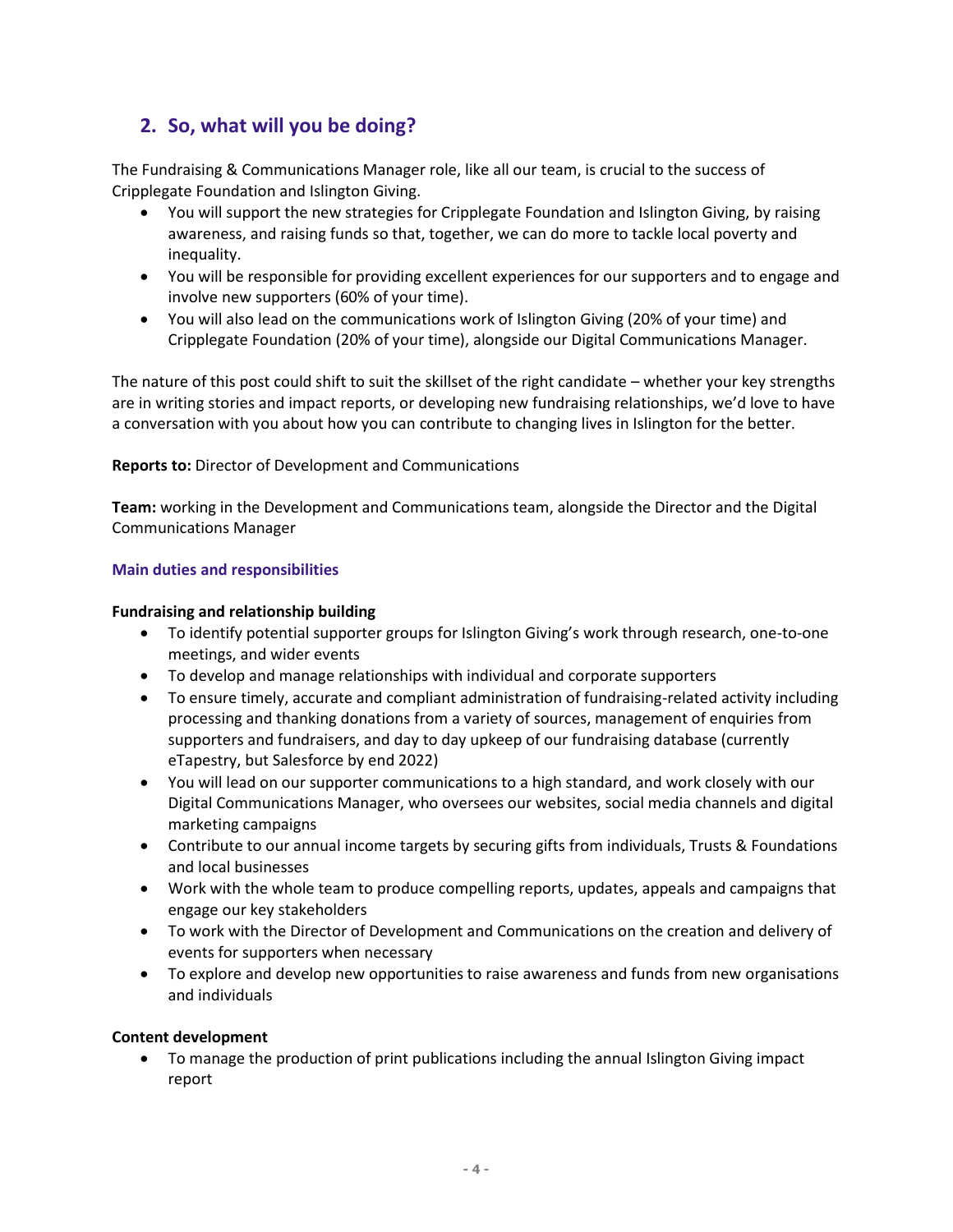- To work with Programmes colleagues to develop thematic content showcasing our work and the work we support
- To support and proofread content developed by colleagues

### **Supporter communications**

- To work with the Islington Giving Development and Communications Director on supporter journeys
- To manage the thanking process of donors
- To use our CRM database to manage supporter care
- To write fundraising communications copy as necessary
- To use and manage content within the supporter database

#### **Internal**

- Ensure compliance with Fundraising Regulator best practice online, as well as the Data Protection Act (2018) in all digital communications (PECR and GDPR)
- Be an active member of the team, spotting opportunities to collaborate and celebrate success
- To keep a record of progress against tasks, and to be self-scheduling and self-administrating to ensure workplan is completed

#### **External**

- Keeping up to date on trends in fundraising and marketing
- Assist with the promotion of Cripplegate Foundation and Islington Giving events
- To undertake any other duties that may reasonably be requested

#### **About you**

To succeed in the role, you will have a passion for tackling poverty and inequality at a local level and the skills, knowledge and experience to help us to amplify residents' voices across the borough, sharing compelling stories and inspiring others to get involved. You will be working in a small team, so you will thrive in this post if you are flexible, a team player, and willing to be hands-on.

You will be a well-organised individual who is solutions-focused, with a passion for communications and fundraising. You will be comfortable working with competing deadlines and priorities, managing your own workload and the expectations of others.

We are interested in hearing from people who have a range of experiences including, but limited to the following:

#### **Experience and abilities**

- Experience of working in a fundraising and communications (or related role) for at least 4 years
- Strong communication skills, with the ability to engage and inspire a range of audiences (Cripplegate Foundation and Islington Giving connect with different audiences across a range of activities)
- Excellent IT skills with some experience of using Microsoft office
- Experience of using and managing CRM databases
- Experience of using Mailchimp or a similar platform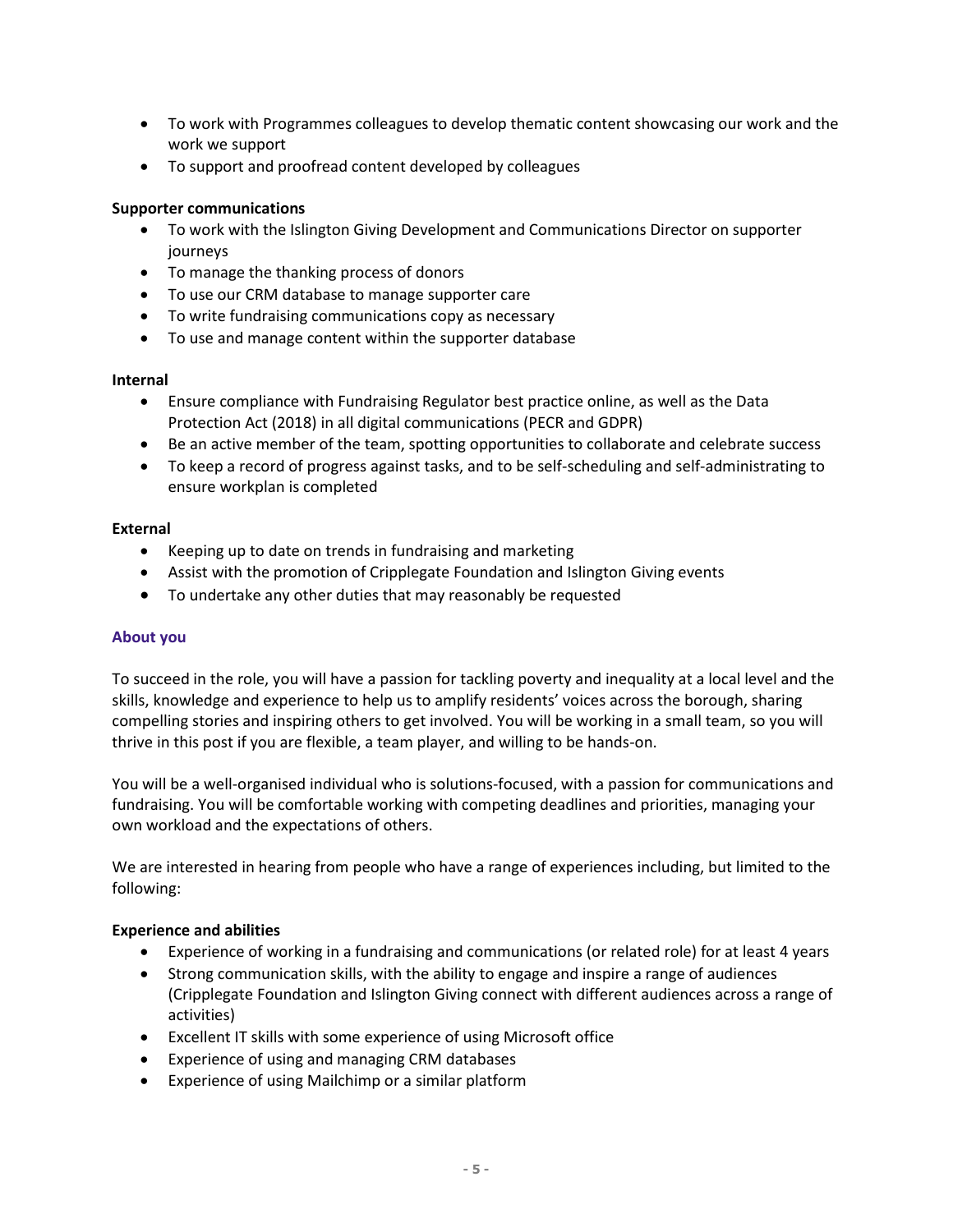#### **Desirable**

- Either living in Islington or a knowledge and love of the borough of Islington
- Experience of creating effective donation journeys within a fundraising and charity communications environment more broadly
- Branding and design of online and printed assets
- Event creation, planning and delivery

#### **Personal qualities and approach**

- An excellent team player with a collaborative approach to the overall fundraising and communications portfolio
- Self-motivated and able to work independently with good time management skills
- An excellent project manager
- A confident communicator with great interpersonal skills
- Commitment to the values and mission of Cripplegate Foundation and Islington Giving making a better life for everyone within the borough

**We value diversity, equality, and inclusivity. Applications are especially welcomed from underrepresented backgrounds, including but not limited to gender, race, age, sexual orientation, disability, and religion. Please let us know if you require any further support with this application, or the role.**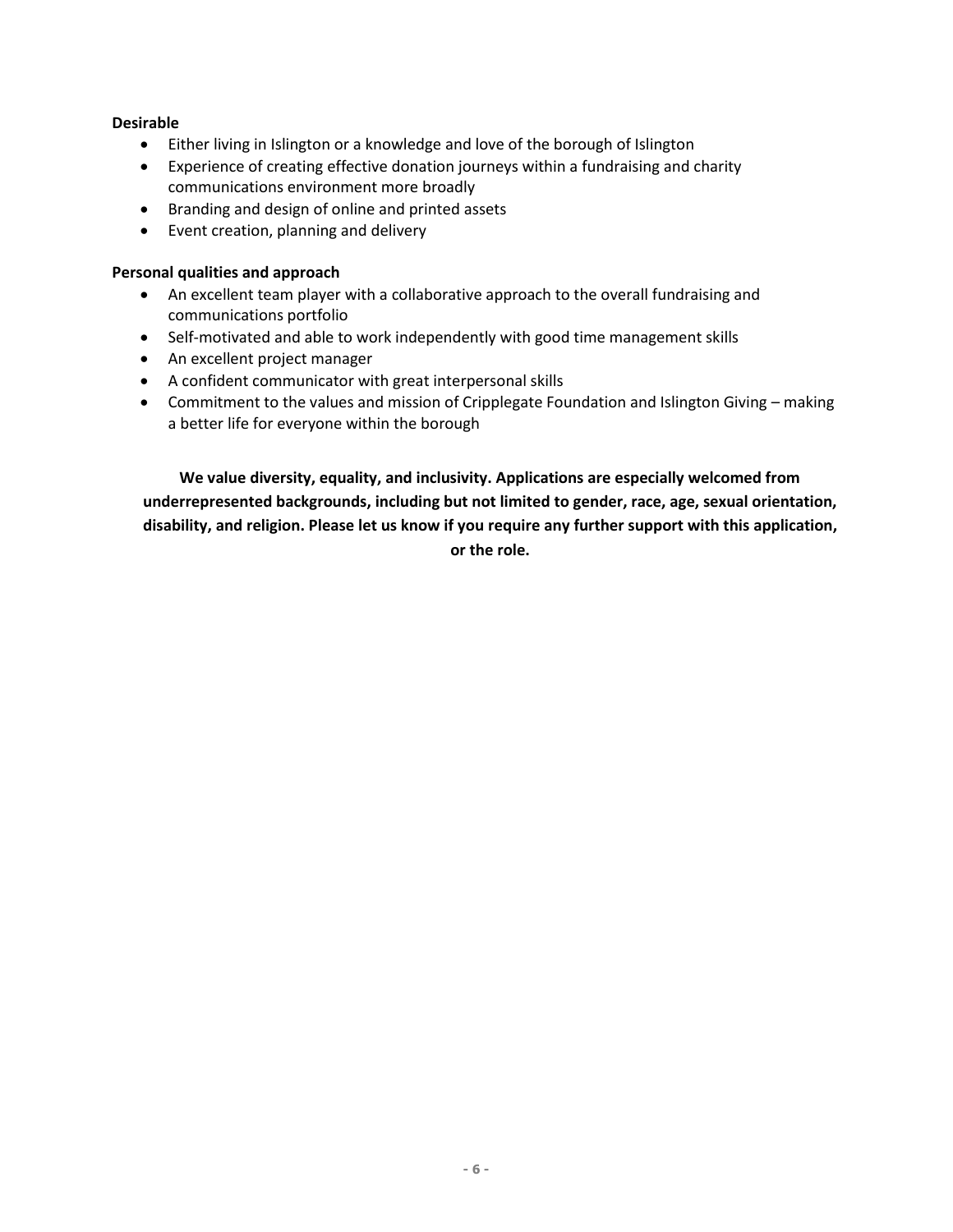# **3. TERMS AND CONDITIONS**

The appointment is subject to an initial six-month period of probation, during which performance will be regularly reviewed. The hours worked are flexible by agreement with the Director of Development and Communications. On completion of the probationary period, notice will be one month on either side.

| Hours:               | This role is offered full-time (35 hours per week) or part-time (21+ hours)                                                                                                                                                                                                        |
|----------------------|------------------------------------------------------------------------------------------------------------------------------------------------------------------------------------------------------------------------------------------------------------------------------------|
| Salary:              | £33,000 - £44,000 per annum pro rata depending on experience                                                                                                                                                                                                                       |
| Holiday:             | 25 days pro rata, plus 3 days paid leave over Christmas                                                                                                                                                                                                                            |
| <b>Pension:</b>      | Employee pays at least 5% of salary and Cripplegate Foundation contributes 3%;<br>this increases to 10% after completion of probation                                                                                                                                              |
| <b>Reporting to:</b> | Director of Development and Communications                                                                                                                                                                                                                                         |
| <b>Working with:</b> | Working alongside the Digital Communications Manager, within the<br>Development & Communications team, as well as working closely with<br>colleagues from the Programmes & Resources teams                                                                                         |
| Location:            | Flexible with some office and remote working. There is currently a general<br>expectation for working from the office for 50% of your working hours. The<br>Cripplegate Foundation offices are located in the heart of Angel, Islington at 13<br>Elliott's Place, Islington N1 8HX |
| <b>Training:</b>     | Appropriate training to support the post holder in the role will be offered and<br>agreed with the Director.                                                                                                                                                                       |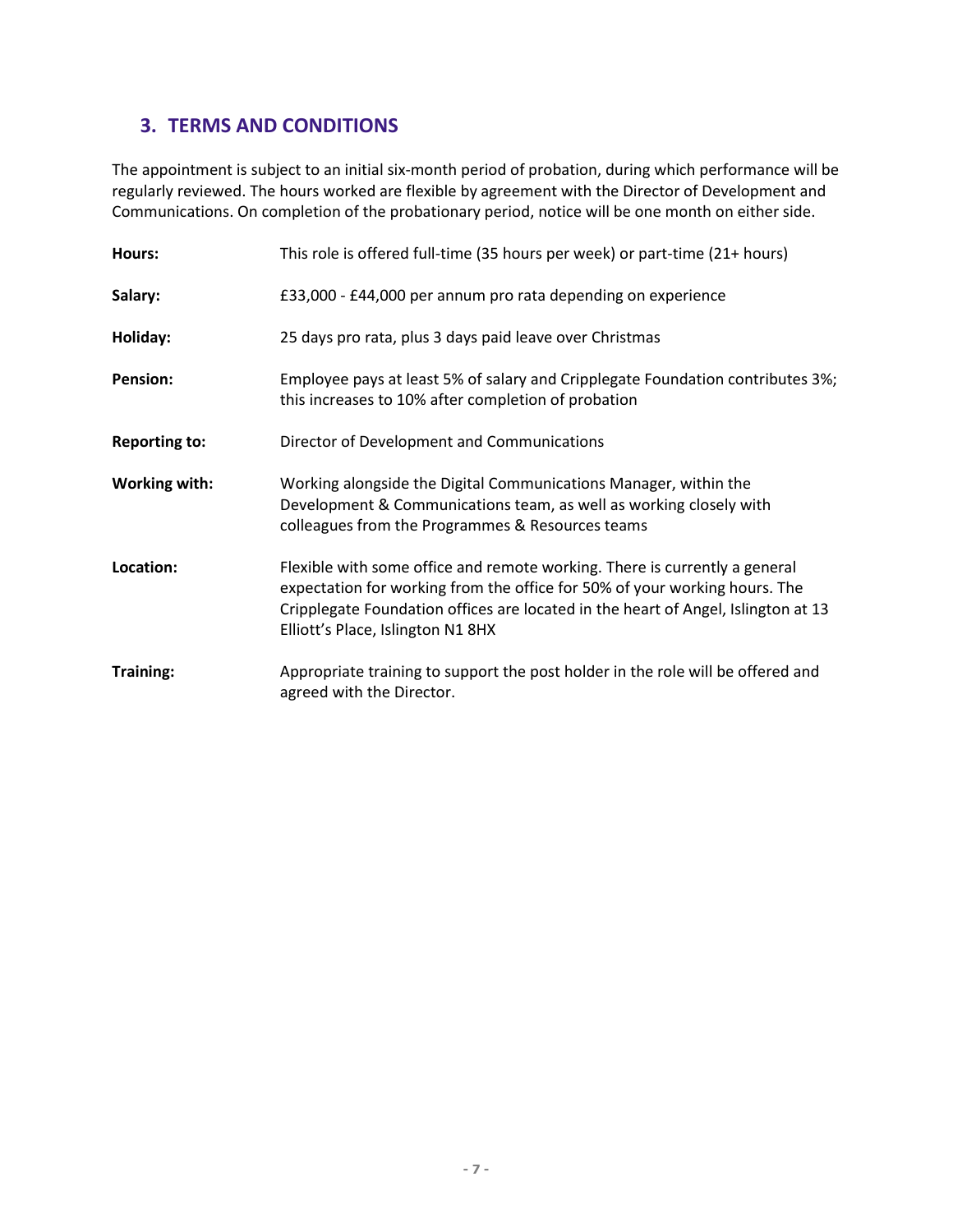# **4. REFERENCE REQUEST**

Please give the names and addresses of two professional referees, one of whom should be your current or most recent employer. References will only be contacted should you be offered the post after interview.

| Name:                                     |
|-------------------------------------------|
| Position:                                 |
| Company/Organisation:                     |
| Address:                                  |
| Email:                                    |
| Telephone:                                |
| In what capacity do you know this person? |
|                                           |
|                                           |
|                                           |
| Name:                                     |
| Position:                                 |
| Company/Organisation:                     |
| Address:                                  |
| Email:                                    |
| Telephone:                                |
| In what capacity do you know this person? |
|                                           |

**SIGNED: DATE:**

Please note that knowingly giving incorrect information on this application could lead to termination of employment.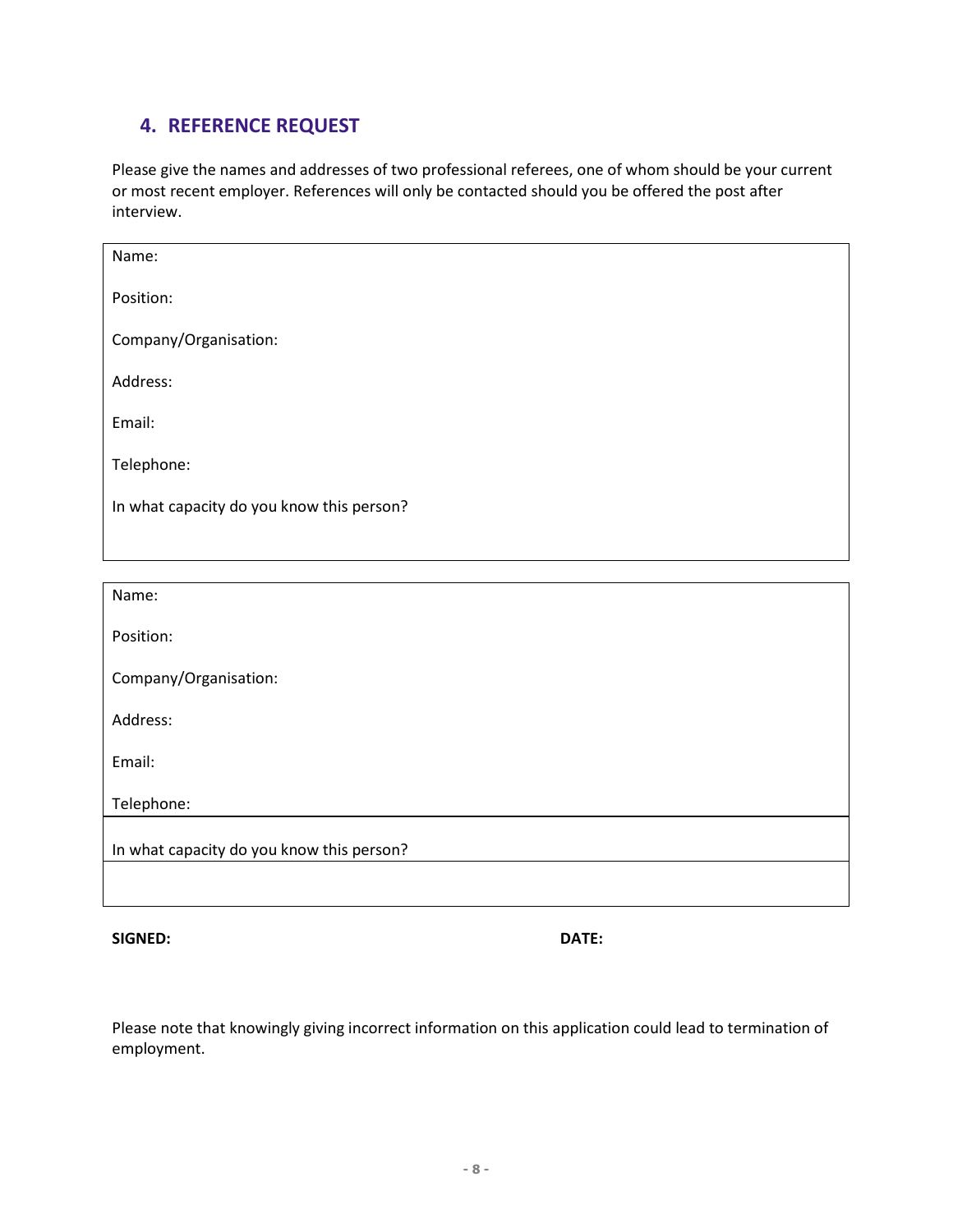# **Equal Opportunities Monitoring Form**

### **Strictly confidential**

To help us ensure that our equal opportunities policy is being carried out please complete all parts of this form. The information given will be kept strictly confidential and only for monitoring purposes. Your response to this is entirely optional. **It will not be used as part of the selection process.**

Cripplegate Foundation takes data privacy seriously and works in accordance with associated legislation, including the GDPR and the Equality Act (2010). [You can view our full Privacy Statement here.](https://www.cripplegate.org/privacy-statement)

|  |  | 1. Gender: What is your gender?                |                                                                      |                                                                                                                                                                                                           |  |
|--|--|------------------------------------------------|----------------------------------------------------------------------|-----------------------------------------------------------------------------------------------------------------------------------------------------------------------------------------------------------|--|
|  |  |                                                |                                                                      | Female [] Male [] Intersex [] Non-binary [] Prefer not to say []                                                                                                                                          |  |
|  |  |                                                |                                                                      |                                                                                                                                                                                                           |  |
|  |  | Please put an x the appropriate box.           | activities. Do you consider yourself to have a disability?           | 2. Disability: A disabled person, under the Equality Act 2010, has a physical or mental impairment that<br>has a substantial and long-term adverse effect on their ability to carry out normal day-to-day |  |
|  |  | Yes [] No [] Prefer not to say []              |                                                                      |                                                                                                                                                                                                           |  |
|  |  |                                                | If you answered 'Yes' please describe the nature of your disability: |                                                                                                                                                                                                           |  |
|  |  | you should arrange these separately.           |                                                                      | This information is requested for monitoring purposes only - if you need any reasonable adjustments,                                                                                                      |  |
|  |  | 3. Sexuality: What is your sexual orientation? |                                                                      |                                                                                                                                                                                                           |  |
|  |  |                                                |                                                                      | Heterosexual [] Gay [] Lesbian [] Bisexual [] Prefer not to say []                                                                                                                                        |  |
|  |  |                                                |                                                                      |                                                                                                                                                                                                           |  |
|  |  | 4. Age: Please put an x the appropriate box    |                                                                      |                                                                                                                                                                                                           |  |

| <b>Under 25 [ ]</b> | $25 - 34$ [ ] | $35 - 44$ [ ] | $45 - 54$ [ ] | <b>Over 55</b> [] |
|---------------------|---------------|---------------|---------------|-------------------|
|---------------------|---------------|---------------|---------------|-------------------|

**5. Ethnic group:** Please put an **x** in the appropriate box to indicate your ethnic background. *(Categories taken from 2011 census).*

| Asian or             | <b>Black or</b>      | <b>White</b>       | <b>Mixed</b>       | Other ethnic    |
|----------------------|----------------------|--------------------|--------------------|-----------------|
| <b>Asian British</b> | <b>Black British</b> |                    |                    | group           |
| [] Bangladeshi       | [ ] African          | [ ] British        | [] White/Black     | [ ] Arab        |
| [] Chinese           | [] Caribbean         | $\lceil$   Irish   | Caribbean          | [] Other ethnic |
| $\vert$   Indian     | [] Other Black       | $\lfloor$   Gypsy/ | [] White/Black     | group, please   |
| [] Pakistani         | background, please   | Traveller          | African            | specify:        |
| [] Other Asian       | specify:             | [] Other White     | [] White/Asian     |                 |
| background, please   |                      | background, please | [] Other Mixed     |                 |
| specify:             |                      | specify:           | background, please |                 |
|                      |                      |                    | specify:           |                 |
|                      |                      |                    |                    |                 |

**Thank you for completing this form. It will be filed separately from your application.**